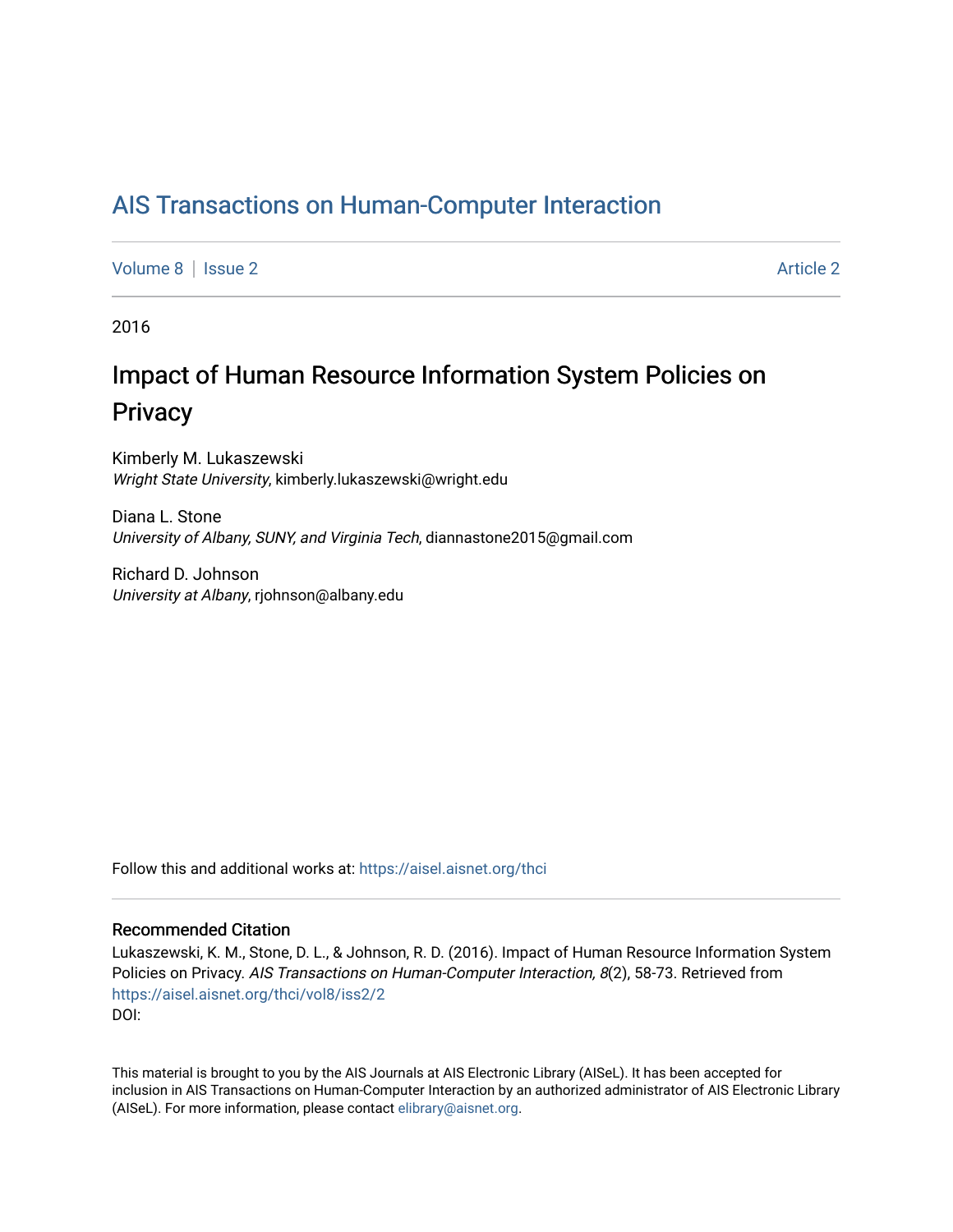

Research Paper

# **Impact of Human Resource Information System Policies on Privacy**

#### **Kimberly M. Lukaszewski**

Wright State University kimberly.lukaszewski@wright.edu

**Diana L. Stone**

University of Albany, SUNY, and Virginia Tech Diannastone2015@gmail.com

**Richard D. Johnson**

University of Albany, SUNY rjohnson@albany.edu

#### **Abstract:**

Organizations are increasingly using human resource information systems (HRIS) to collect and store employee data to enhance employment decision making. In this paper, using a 2 x 2 x 2 experimental design, we 1) examine the effects of three HRIS policies on employees' perceptions of invasion of privacy, 2) assess the moderating effects of amount of work experience on the relations between these HRIS policies and employees' perceptions of invasion of privacy and 3) discuss the implications of these findings for developing fair information policies. Results revealed that individuals perceived a HRIS was more of an invasion of privacy when HRIS data were used for only the benefit of the organization than when it was used to benefit employees. In addition, the results indicated that individuals perceived that a HRIS was more invasive of privacy when the data were accessed by supervisors than when they were accessed by the HR department only. Furthermore, individuals' amount of work experience moderated the relations between (a) purpose of the data collection, and (b) access to data and perceptions of invasion of privacy. Implications for theory, research, and practice are discussed.

**Keywords:** HRIS, Privacy, HRIS Policies, Purpose of Data, Access, Ability to Check Accuracy.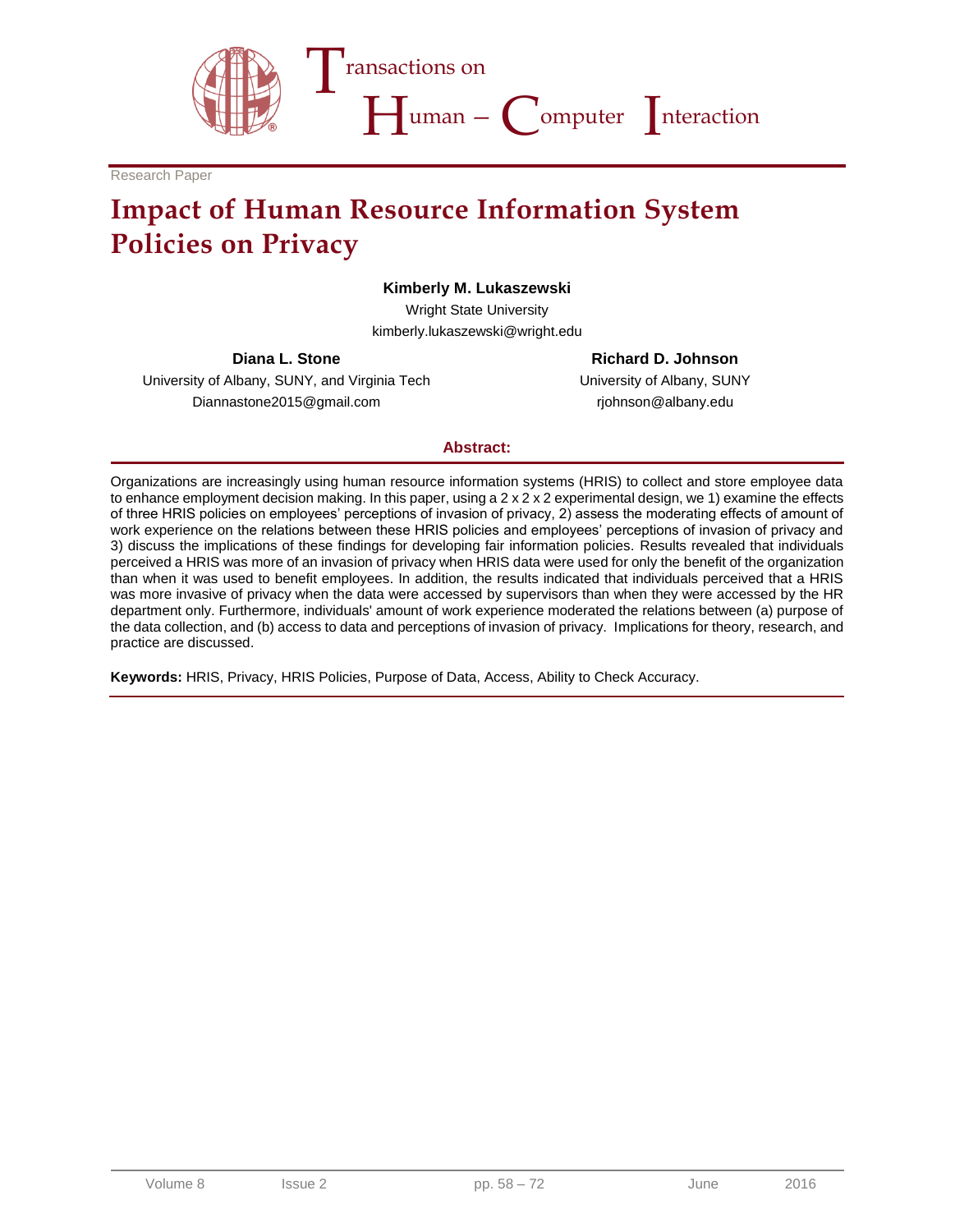Ş

5

j

E

5

E

Í

ş

5

 $\mathbb{R}^n$ 

m.

# **1 Introduction**

Organizations are increasingly using human resource information systems (HRIS) to manage employee data. Surveys have revealed that 80 percent of large organizations now use HRIS to collect and store data about employees to enhance employment decision making (CedarCrestone, 2013). A HRIS is "a system used to acquire, store…analyze…and distribute information regarding an organization's human resources" (Kavanagh, Thite, & Johnson, 2015, p. 17). These systems offer several benefits including 1) reduced costs, 2) decreased time needed for HR processes, and 3) increased self-service capabilities (e.g., Lippert & Swiercz, 2005). As a result, a HRIS may not only increase the efficiency of the HR function but also help HR provide better services to employees.

Despite the many advantages of a HRIS, researchers have raised concerns about the extent to which they have the potential to violate employees' rights to privacy (e.g., Eddy, Stone, & Stone-Romero, 1999). For example, a recent survey found that 74 percent of respondents noted that it is important for them to control their personal information, and only 9 percent indicated that they have a lot of control over it (Pew Research Center, 2015). Researchers have warned that the increased use of computerized systems gives employers access to data that may unfairly stigmatize employees (Zafar & Stone, 2015). For instance, a HRIS may give supervisors access to data that have little job relevance (e.g., bankruptcies), and one survey indicated that a large number of organizations collect data about employees' credit history, driving records, lifestyle, and workers' compensation claims (e.g., SHRM and West Group, 2000).

Furthermore, researchers have expressed concerns that a HRIS will decrease employees' perceptions of control over information and that organizations will release data to third parties (Zafar & Stone, 2015). An organization that uses a HRIS also creates a major change in the employment environment and may increase employees' feelings of vulnerability (Lippert & Swiercz, 2005). Even modest systems may give anyone, with or without authorization, access to highly sensitive information (wages). Privacy is typically based on the expectation that sensitive information will not be shared, but surveys have indicated that 69 percent of organizations share data with third parties (Sanders, 2015). Not surprisingly, the loss of employee privacy may also have a negative effect on organizations. Research showed that invasion of privacy is negatively related to employee attitudes and to organizational citizenship behaviors (Alge, Ballinger, Tangerala, & Oakley, 2006).

These days, many employees express concern that hackers will breach their organizations' HRIS and steal their identities. For example, there have been over 500 million breached employment records since 2005 (Privacy Clearinghouse, 2013). In one incident, a U.S. Airways employee leaked a database containing bank account data for about 3000 pilots (Constantin, 2011), and, in 2010, a hard drive was stolen from AMR Corporation that included social security numbers and health records. The AMR employees experienced identity theft.

Another privacy issue is that the HRIS data may be inaccurate and negatively affect employment decisions. For instance, research has showed that 73 percent of companies make errors when checking individuals' backgrounds and that using inaccurate data results in adverse outcomes (SHRM and West Group, 2000). For instance, Hilton hotels terminated one of its executives when data in a background check incorrectly noted that he had been convicted of a misdemeanor and served six months in jail (Socorro vs. IMI Data Search, Inc., 2003). In spite of concerns about inaccurate HRIS data, 60 percent of companies do not ensure that data are correct (CedarCrestone, 2013). In addition, no federal law requires private-sector employers to provide employees access to their files, and most do not allow them to correct their records (SHRM, 2015). However, ten state laws give private-sector employees access to records, and 20 allow public-sector employees to check the accuracy of their records (SHRM, 2015). Despite these laws, sociologists argued that, unless organizations commit to the underlying values of a law, they may rarely heed them voluntarily (speed limit laws) (Etzioni, 1996). Thus, even when privacy laws exist, some employers may not comply with them, not give employees access to records, collect data that are not job relevant, and give supervisors access to the HRIS data. Therefore, we believe that organizations that voluntarily adopt HRIS policies are more likely to maintain employee privacy, but we need research to examine their effectiveness. As a result, we examine the effectiveness of three privacy policies.

Even though many organizations now use HRIS and despite growing concerns about privacy, little empirical research has examined the use of fair information policies as a means of alleviating invasions of privacy. Some notable exceptions include Bélanger and Crossler (2011), Lippert and Swiercz (2005), Lukaszewski, Stone, and Stone-Romero (2008), and Smith, Dinev, and Xu (2011). Given the paucity of research on privacy, in this paper, we 1) examine the effects of three HRIS policies on employees' perceptions of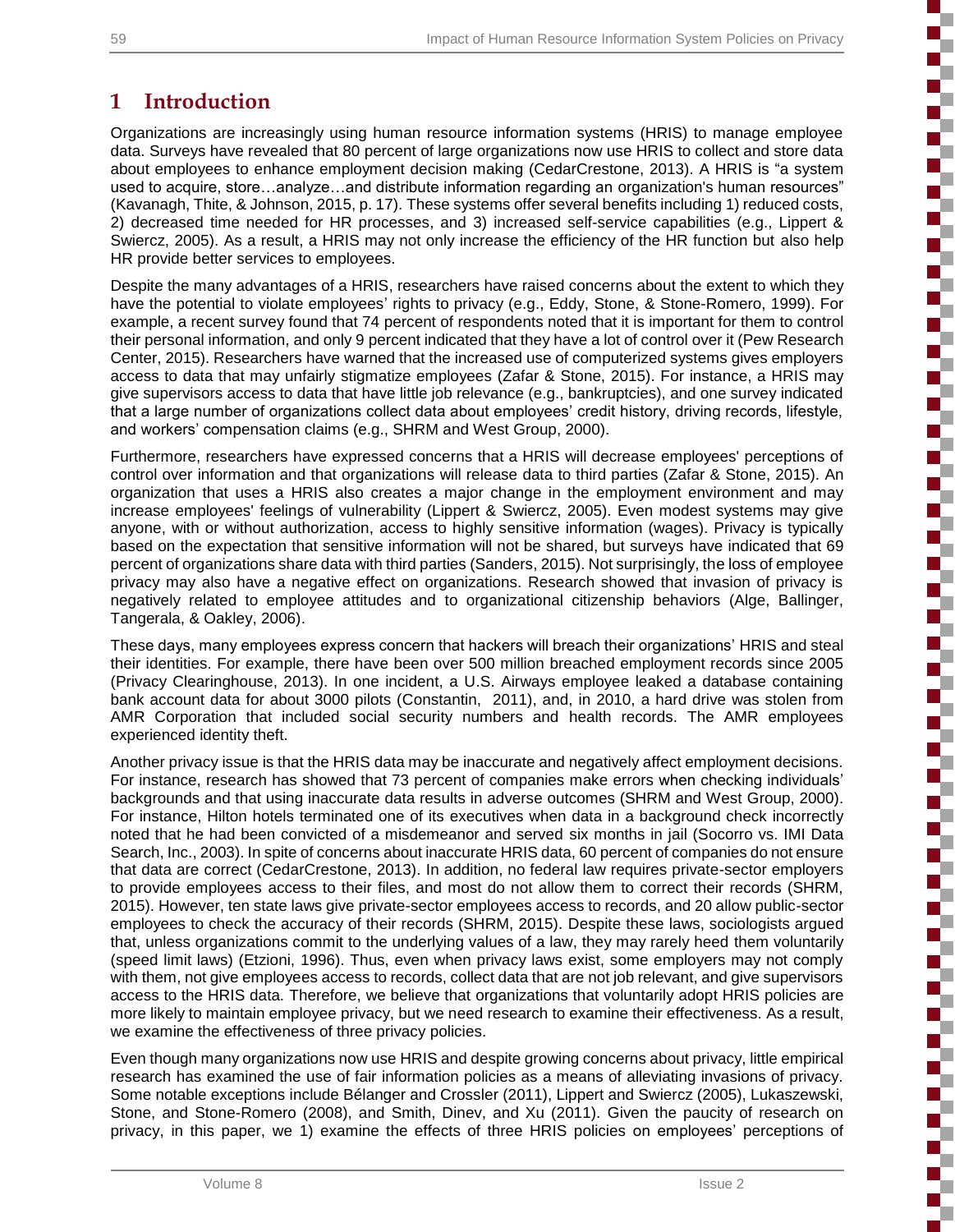invasion of privacy, 2) assess the moderating effects of amount of work experience on the relations between these HRIS policies and employees' perceptions of invasion of privacy and 3) discuss the implications of these findings for developing fair information policies.

When employees perceive their privacy has been invaded, they may also believe that systems are unfair (Gilliland, 1993). However, we focused primarily on privacy as perceived control over information because justice theorists argued that privacy and fairness are two separate constructs (Gilliland, 1993). Empirical research also supports the distinction between privacy and fairness (Eddy et al., 1999). Privacy and justice theories do include one common variable (correctability), but we used Stone and Stone's (1990) privacy model rather than justice models because it focuses on specific factors that influence perceptions of privacy.

#### **1.1 Privacy Policies**

┋

According to Stone and Stone (1990), privacy refers to the degree to which individuals value controlling personal information. Their privacy model suggests that three primary factors influence individuals' privacy perceptions: 1) the degree to which individuals value controlling their personal information (e.g., people may value controlling information about their genderual orientation more than that about previous work history because the former information often leads to stigmatization), 2) the degree to which they perceive that they lack the ability to control over their information, and 3) the lack of control leads to negative outcomes (e.g., loss of job opportunities).

Taken together, individuals are likely to perceive that their privacy has been invaded when a) they value controlling information, b) they perceive that they lack control over information, and c) the lack of control leads to negative outcomes. The model also indicates that informational factors (e.g., information type), individual factors (e.g., work experience), and socio-cultural factors influence the factors noted above. To date, research has found support for many of the predicted relations in the model (Black, Stone, & Johnson, 2015), and research in management information systems (MIS) has found indirect support for two factors in it. Research has revealed that privacy concerns form because of 1) individual values regarding privacy and 2) situational cues that enable people to assess the consequences of information disclosure (Xu, Dinev, Smith, & Hart, 2008).

In spite of employees' growing concern about privacy and HRIS, 70 percent of organizations have still not established written policies for regulating employee information, and, even when they have policies, 30 percent of organizations do not communicate them to employees (Wilkie, 2015). In the US, the Privacy Act of 1974 established guidelines for federal employee records, and several states (e.g., California) have laws that protect public employee records. However, few laws affect the management of private-sector employee information. The European Data Act regulates the control of employee information in Europe, and other countries have also established privacy regulations (e.g., Hong Kong).

Although some research has examined the information factors in the privacy model (e.g., data release) (e.g., Eddy et al., 1999), little research has examined the effects of HRIS policies on employees' perceptions of invasion of privacy Thus, we assessed the effects of three HRIS policies (the purpose of the data collection, access to data, and the ability to check the data's accuracy) on perceptions of invasion of privacy (hereinafter referred to as privacy perceptions). We also examined if one individual factor (e.g., work experience) moderated the relations between the HRIS policies and privacy perceptions.

#### **1.2 Purpose of the Data Collection**

The privacy model (Stone & Stone, 1990) suggests that the purpose of the HRIS data collection may be an important determinant of privacy perceptions because, for one, the reason an organization collects data often affects HR decision making. For example, a person may not perceive their privacy has been invaded when their organization uses their HRIS data for promotion purposes and they benefit from it. However, they may believe that their privacy has been invaded when their organization uses the same data for layoff purposes, which benefits only the organization. When an organization uses data only for itself, individuals may believe they have no power to control information and its consequences. Some previous research on privacy has provided support for these arguments and suggested that privacy perceptions vary with the purpose and judged benefit of the data collection (e.g., Simmons, 1968).

We know of no research on the purpose of the HRIS data collection and privacy perceptions. Thus, we hypothesize: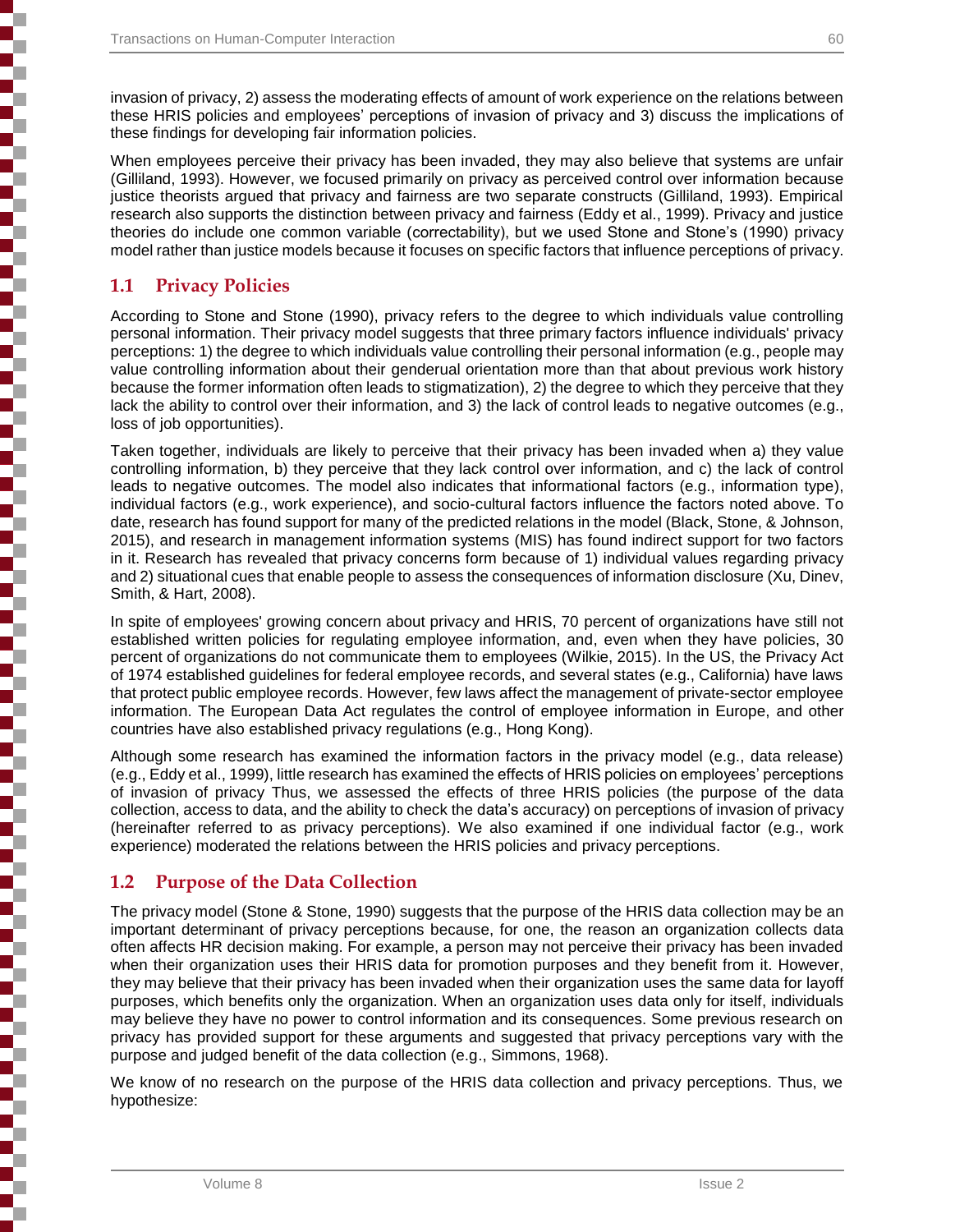i<br>Santa Santa Sa

E

 $\blacksquare$ 

3

5

i

Ę

i

E

**Hypothesis 1:** Individuals are more likely to perceive their privacy has been invaded when their organization uses it for HR planning purposes than when they use the data for employee tracking and safety purposes.

#### **1.3 Access to Data**

Stone and Stone's (1990) privacy model argues that individuals who can access data may affect employees' perceptions of invasion of privacy. The model posits that, when some targets (e.g., HR decision makers) access data, employees will be more likely to perceive that they have lost control over information and experience negative consequences than when non-decision makers have access. For instance, when supervisors have access to HRIS data, employees may fear that they will use the data for HR decisions and that such use will result in negative consequences.

However, when HR managers or staff (hereinafter HR administrators) have access to HRIS data, employees are less likely to believe they have lost control over information or experience negative outcomes than when supervisors have access to HRIS data because administrators do not typically make employment decisions but supervisors do. Assume that a supervisor has access to HRIS data that show an individual filed for bankruptcy many years ago. The supervisor may make the inference that the person lacks planning and money-management skills and deny the person a promotion to manager. However, this individual will likely perceive that this supervisor has invaded the individual's privacy because the data does not relate to the individual's job or is out of date. However, if HR administrators were the only ones who had access to the data, the employee would be less likely to experience an invasion of privacy.

Legal analysts have argued that employers should restrict access to employee files, but companies often give immediate supervisors and HR administrators access to all types of records (Findlaw, 2015). Some companies believe that supervisors have a legal right to access personnel files, but organizations are not always clear about the types of data that their supervisors can and cannot access (Findlaw, 2015). For example, it may not be clear that supervisors should not have access to disability or medical data because this data may bias decision making or reveal stigmatizing medical conditions about employees. One exception is that employment laws require that organizations keep medical data separate from employment data (ADA, 1990), but many organizations now ask employees to provide health information to offset rising healthcare costs (Hicks, 2014). Even when employees do not reveal the information, organizations can ascertain employee medical problems by the amounts of healthcare they use (Hicks, 2014).

Previous research on privacy (Stone, Gueutal, Gardner, & McClure, 1983) has provided indirect support for the relation between the target of information disclosure and privacy perceptions. Stone et al. (1983) found that individuals were more likely to perceive their privacy had been invaded when law enforcement could access their data than when employers could access it. Stone et al. (1983) state that individuals felt that data revealed to law enforcement would more likely result in negative consequences (e.g., legal action) than data released to employers.

Thus, we hypothesize:

**Hypothesis 2:** Individuals are more likely to perceive that their privacy has been invaded when supervisors can access HRIS data than when only HR administrators can access HRIS data.

### **1.4 Ability to Check Data Accuracy**

The Stone and Stone (1990) privacy model argues that individuals' ability to check the accuracy of the HRIS data is an important determinant of their privacy perceptions because, when employees can do so, they can correct errors and maintain control over personal information. However, if they cannot check the accuracy of data, they may feel vulnerable and believe that they have lost control over the information and its consequences. Assume that a company must layoff some of its workers, and an employee's HRIS file shows a poor credit record. However, the employee's job does not involve responsibility for money, and the data are inaccurate because the person has never had a poor credit rating. Nevertheless, the company may infer that it cannot trust the person and discharge them. The layoff based on inaccurate data could have been avoided if the employee had the opportunity to review and correct their file.

Surveys have indicated that some HRIS data are inaccurate, especially data from background checks (Neighly & Emsellem, 2013), and only 34 percent of employers purge files of obsolete or erroneous data (Harris Interactive, 2002). Furthermore, no current U.S. federal law requires employers to provide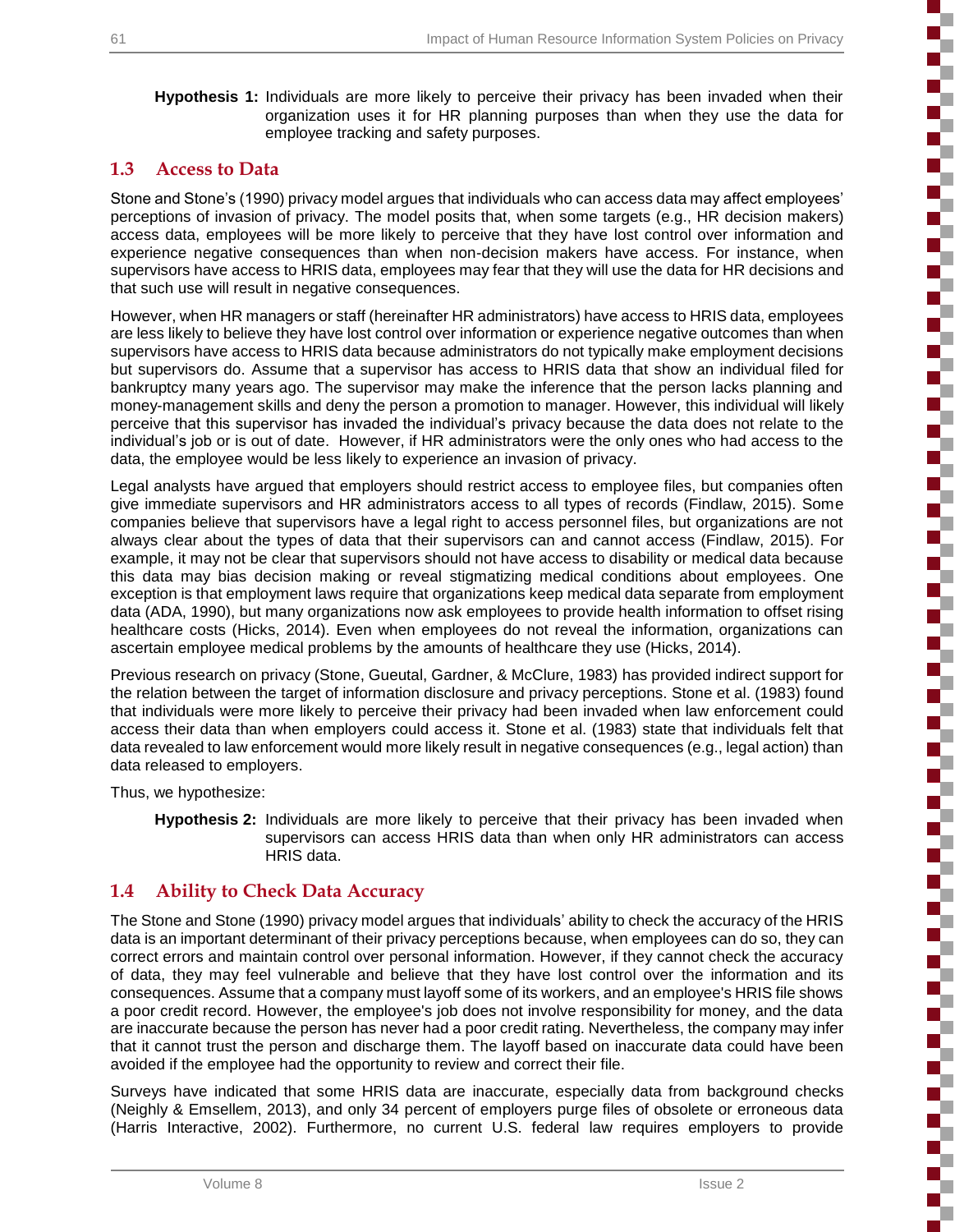employees access to their records, but several states have passed legislation that gives public and some private-sector employees access (SHRM, 2015). We believe that one means of alleviating privacy concerns is to give employees the chance to review and correct their HRIS data. Thus, we hypothesize:

**Hypothesis 3:** Individuals are less likely to perceive their privacy has been invaded when they can check the accuracy of their data in a HRIS than when they cannot.

#### **1.5 Individual Factors**

Stone and Stone's (1990) privacy model argues that several individual variables are likely to influence privacy perceptions. One of those variables is an individual's amount of work experience. We limited our study to this variable because we had no clear basis for making predictions about other factors (e.g., education). For example, one can expect that individuals with a great deal of work experience should value controlling their HRIS data more than those with little experience because those with a lot of experience may have more potentially discrediting information (e.g., poor performance ratings) in their files than their counterparts.

One reason for this is that older individuals with more work experience may be less knowledgeable about HRIS but more likely to perceive that a HRIS will result in negative job outcomes than their counterparts with less job experience. Thus, we believe that individuals with a lot of work experience should react more positively when organizations implement privacy policies than those with little experience. Thus, we hypothesize:

**Hypothesis 4:** Individuals' amount of work experience moderates the relations among 1) purpose of the HRIS data collection, 2) access to the HRIS data, 3) ability to correct the HRIS data and their privacy perceptions.

# **2 Method**

#### **2.1 Overview**

Using a 2 x 2 x 2 experimental design and data from 309 employed individuals, we examined the effects of 1) purpose of the data collection (HR planning vs. employee tracking), 2) access to data (HR access only vs. supervisory access), and 3) ability to check the accuracy of data (no ability to check accuracy vs. ability to check accuracy) on employees' privacy perceptions. We also assessed the degree that individuals' work experience moderated the relations between the policies above and privacy perceptions.

#### **2.2 Participants**

We obtained data from 309 employed individuals (145 men, 160 women, 4 missing) enrolled in part-time graduate business program at a large Southeastern university in the US. On average, they were 28.89 years old and they had 7.04 average years of work experience. They were employed in a variety of positions including manager, accountant, teacher, and engineer. Seventy-seven percent were white, 6.4 percent were Asian, 5.1 percent were African American, and 4.2 percent were Hispanic. Two hundred twenty participants indicated that they were not familiar with HRIS, and 68 were familiar with them.

#### **2.3 Procedure**

First, we asked participants to complete an informed consent agreement. Second, we randomly assigned them to an experimental condition. Third, we asked them to play the role of an employee and read a description of a firm's HRIS policies. Then, they completed a personal data sheet depicting the data collected for a HRIS. Fifth, they completed measures designed to assess 1) their privacy perceptions, and 2) their demographic background data, and 3) manipulation checks. Finally, we debriefed them on the study's purpose.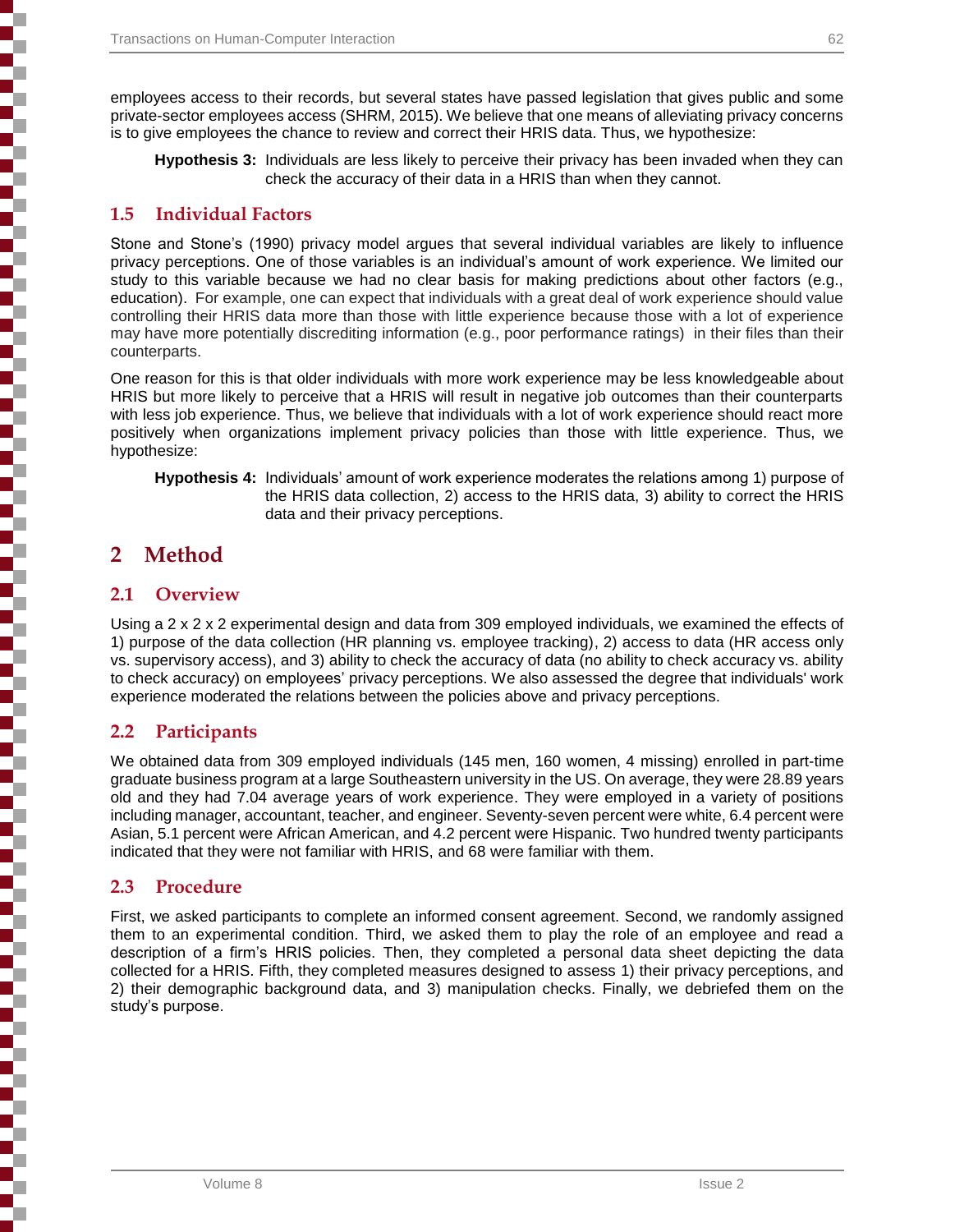Ŧ

i

i

į

۰,

### **2.4 Manipulations**

As we note above, we asked participants to play the role of an employee in a hypothetical organization. Each scenario<sup>1</sup> described a fictitious organization, and we manipulated the independent variables by varying the information presented in the scenarios. The beginning of each scenario read as follows:

*Assume you are employed by Magnetechnics, a high technology firm that designs and manufactures magnetic imaging equipment for health care facilities. The firm has recently decided to develop and implement a Human Resources Information System (HRIS). A HRIS is computerized system used to store and retrieve information about employees.*

Following the introduction, the scenarios stated "Attached is a data sheet for you to complete as an employee". We designed the data sheet based on the information collected for PeopleSoft HRIS (a widely used HRIS).

#### **2.5 Purpose of the Data Collection**

We varied the purpose of the data collection by varying the reasons in the scenarios for why the fictitious organizations collected data on their employees. In the HR-planning purpose condition, the organizational scenario read "The firm needs to collect personal data about you to assist with human resources planning and decision-making. The organization needs to collect your personal data in order to utilize human resource skills more effectively.". In the employee tracking condition, the scenario read: "The firm needs to collect personal data about you to track your employment data, and notify others in emergencies.".

#### **2.6 Access to Data**

We manipulated the access to data variable by varying the information in the scenarios. All scenarios stated: "The data you provide on the data sheet will be entered and stored in a computerized HR system controlled by the Human Resources Manager.". Then, the scenario varied information about who had access to the data. In Human Resources Management Department only conditions, the scenario read: "Note that the Human Resources Administrator will be the only people who have access to your personal data.". The supervisor condition scenario stated: "Note that your immediate supervisor will have access to your personal data.".

#### **2.7 Ability to Check Accuracy**

We manipulated our employee participants' ability to check the accuracy of their data also by altering the information in the scenarios. The no ability to check the accuracy condition scenario stated: "When you complete the data sheet we want you to make sure that your data are accurate and complete. The reason for this is that once your data are entered into the HRIS you will not have the opportunity to correct…it unless there are unusual circumstances (e.g., marriage).". In the ability to check the accuracy conditions, the scenario read: "After your data are entered into the HRIS you will have the opportunity to see, correct or amend your data on a yearly basis. A copy of your employment record will be provided to you each year, and you will be asked to verify the accuracy of the data and make any necessary changes.".

#### **2.8 Measures**

#### **2.8.1 Perceptions of Invasion of Privacy**

We measured perceptions of invasion of privacy with a six-item summated scale using a seven-point (strongly disagree to strongly agree) Likert-type response format. A sample item included: "The collection of personal data for the HRIS was an invasion of privacy.". We scored the scale so that higher scores reflected greater perceptions of invasion of privacy. The coefficient alpha reliability estimate for this scale was .89. Previous studies on information privacy have established the construct validity of this questionnaire (Lukaszewski et al., 2008): they found that scores on the measure were positively related to other measures of privacy (Stone et al., 1983).

l <sup>1</sup> Note that we used a total of 8 scenarios in the study, but each participant only received one scenario that corresponded to a particular experimental condition.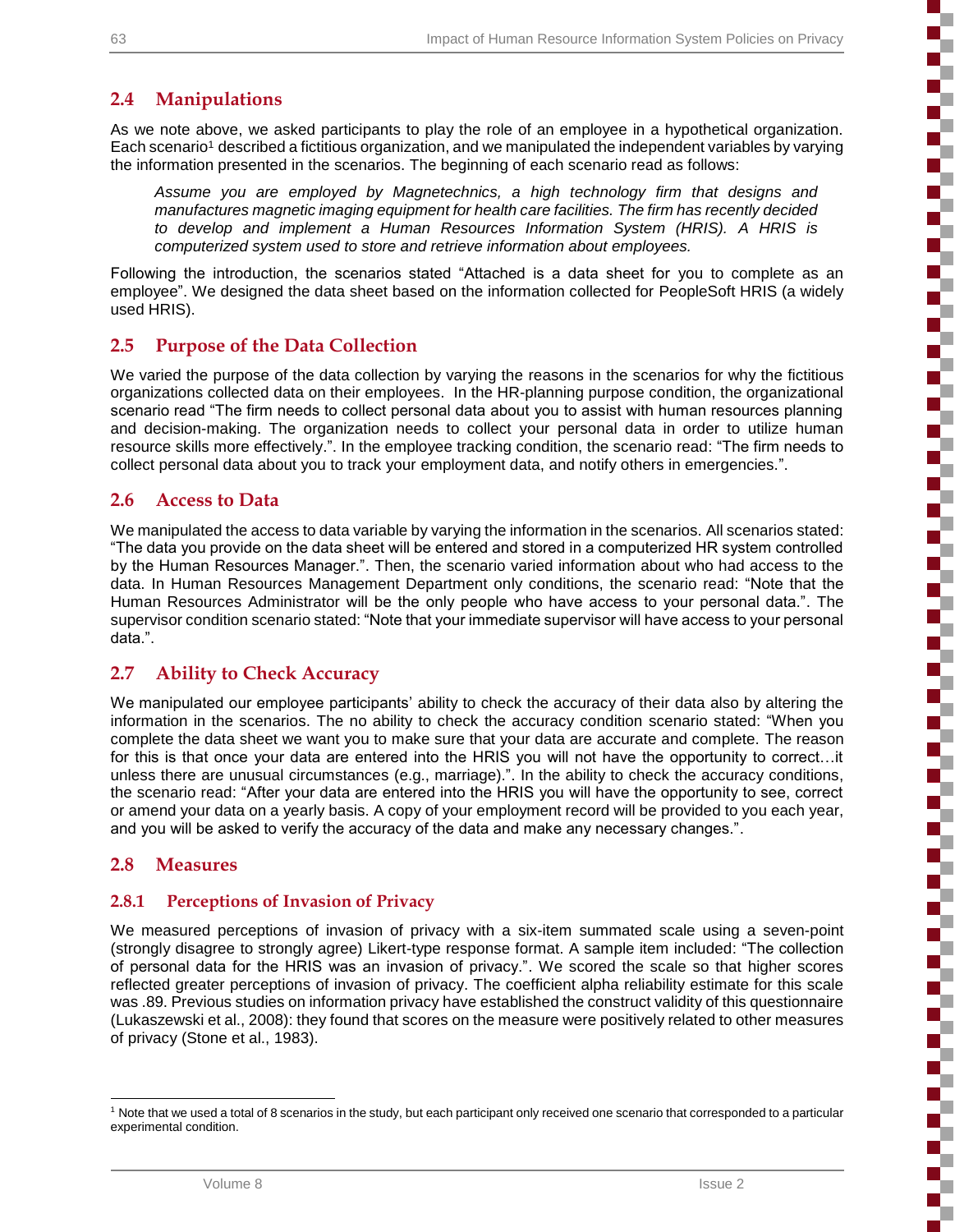### **2.9 Analyses**

e<br>1

i

Ę

ī

j

i<br>L

ł

 $\overline{1}$ 

We used multiple regression analysis to analyze the study's data. We chose this analysis because statisticians argue that, even though multiple regression and ANOVA are part of the same general linear model, multiple regression is appropriate when cell sizes are unequal (Cohen, Cohen, West, & Aiken, 2013). Given that our study had unequal cell sizes, we complied with Cohen et al.'s (2013) recommendation. Cohen et al. (2003) also argue that multiple regression and ANOVA produce essentially the same results (p. 3-4) but that regression is more robust than ANOVA.

# **3 Results**

Table 1 provides the results of correlational analyses, and Table 2 provides the descriptive statistics by experimental condition. Note that our independent variables did not correlate because we used an experimental design (see Table 1).

|                                | (1)     | (2)                      | (3)                      | (4)    | (5)                      | (6)      | (7)                      | (8)     | (9)   |
|--------------------------------|---------|--------------------------|--------------------------|--------|--------------------------|----------|--------------------------|---------|-------|
| (1) Purpose                    | --      |                          |                          |        |                          |          |                          |         |       |
| (2) Access                     | .01     | $\overline{\phantom{a}}$ |                          |        |                          |          |                          |         |       |
| (3) Ability to correct         | .00.    | .00                      | $\overline{\phantom{a}}$ |        |                          |          |                          |         |       |
| (4) Invasion of privacy        | $-.09$  | $-0.9$                   | $-.01$                   | $- -$  |                          |          |                          |         |       |
| (5) Gender                     | $-07$   | $-.07$                   | $-.07$                   | $.10*$ | $\overline{\phantom{a}}$ |          |                          |         |       |
| $(6)$ Age                      | .04     | .08                      | $.13*$                   | $.27*$ | $.10*$                   | $-$      |                          |         |       |
| (7) Work experience            | .04     | .07                      | $.14*$                   | $.30*$ | $.10*$                   | $.89**$  | $\overline{\phantom{a}}$ |         |       |
| (8) Employed                   | .05     | .01                      | .03                      | .03    | .04                      | $.21***$ | $.26**$                  | --      |       |
| (9) Knowledge of HRIS          | $-.10*$ | .02                      | $-.02$                   | .07    | .00                      | $.22***$ | $.21***$                 | $.16**$ | $- -$ |
| $* p < .05.$<br>** $p < .01$ . |         |                          |                          |        |                          |          |                          |         |       |

#### **Table 1. Correlations Among Variables**

Used one-tailed significance test.

#### **Table 2. Descriptive Statistics by Experimental Condition**

|                                                         |       | <b>Criterion variable</b>          |     |  |
|---------------------------------------------------------|-------|------------------------------------|-----|--|
|                                                         |       | Perceptions of invasion of privacy |     |  |
|                                                         | M     | <b>SD</b>                          | N   |  |
| Purpose HR planning (benefitting only the organization) | 33.99 | 7.84                               | 152 |  |
| HR Access only                                          | 33.28 | 8.19                               | 80  |  |
| Ability to correct data                                 | 33.57 | 7.88                               | 37  |  |
| No ability to correct data                              | 33.02 | 8.52                               | 43  |  |
| Supervisory access                                      | 34.99 | 7.42                               | 72  |  |
| Ability to correct data                                 | 34.39 | 7.36                               | 38  |  |
| No ability to correct data                              | 35.24 | 7.58                               | 34  |  |
| Purpose employee tracking                               | 32.47 | 9.55                               | 154 |  |
| HR access only                                          | 30.76 | 10.42                              | 79  |  |
| Ability to correct data                                 | 30.85 | 10.39                              | 41  |  |
| No ability to correct data                              | 30.66 | 7.21                               | 35  |  |
| Supervisory access                                      | 34.27 | 8.23                               | 75  |  |
| Ability to correct data                                 | 34.69 | 7.22                               | 35  |  |
| No ability to correct data                              | 33.90 | 9.10                               | 40  |  |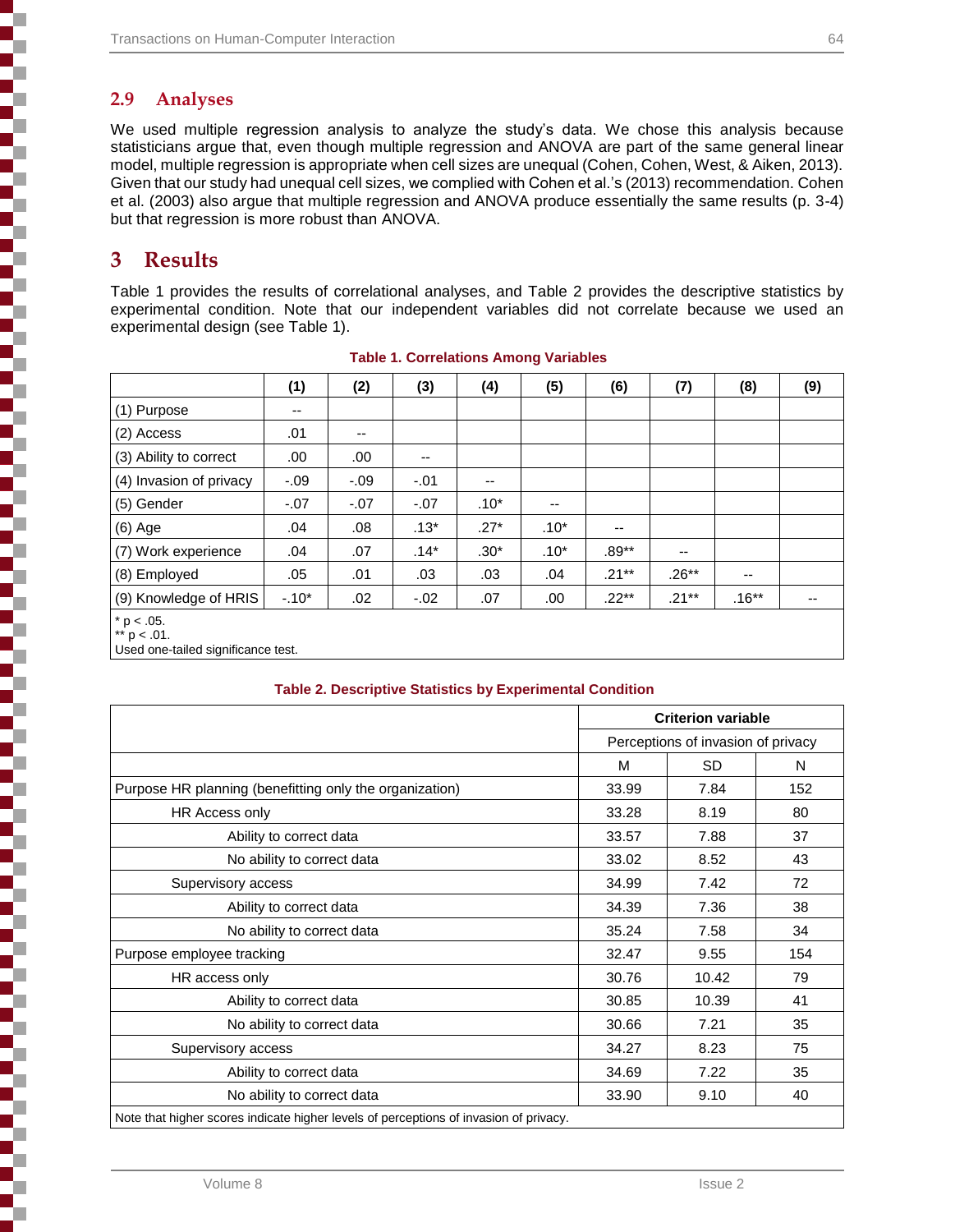Table 3 presents results of the regression analysis for each of our hypotheses.

|                                                                                                                                                                                                          | <b>Criterion variable</b>                       |             |  |  |
|----------------------------------------------------------------------------------------------------------------------------------------------------------------------------------------------------------|-------------------------------------------------|-------------|--|--|
|                                                                                                                                                                                                          | Perceptions of invasion of privacy <sup>1</sup> |             |  |  |
| <b>Predictor variables</b>                                                                                                                                                                               | B                                               |             |  |  |
| Purpose of data collection (P)                                                                                                                                                                           | $-.267$                                         | $-3.116***$ |  |  |
| Access to data (A)                                                                                                                                                                                       | .162                                            | 1.957**     |  |  |
| Ability to correct data (C)                                                                                                                                                                              | $-.052$                                         | $-.916$     |  |  |
| Work experience (E)                                                                                                                                                                                      | .210                                            | .741        |  |  |
| $A \times E$                                                                                                                                                                                             | $-285$                                          | $-1.459*2$  |  |  |
| $P \times E$                                                                                                                                                                                             | .338                                            | 1.993**     |  |  |
| $R = .383$ . F (6, 271) = 6.657, p < .0001.<br>***p < $.01$ , **p < $.05$ , * < $.10$ .<br><sup>2</sup> Pedazur, (1997) argued that $p < 0.10$ is an acceptable criterion for testing interaction terms. |                                                 |             |  |  |

#### **3.1 Manipulation Checks**

We used three items as checks on the study's manipulations, and the overall the results reveal that participants perceived the manipulations as expected. For instance, 130 participants correctly noted the HR-planning purpose as intended and 10 did not, and 108 viewed the employee-tracking purpose accurately and 39 did not. Chi square analysis indicated that the majority of participants viewed the manipulation as anticipated ( $x2 = 130.29$ ,  $p = .000$ ).

Similarly, 151 participants correctly identified the HR-only access manipulation and 6 did not, and 103 viewed the supervisor access accurately and 28 did not. Chi square analysis indicated that most of the participants viewed the manipulation as expected ( $x^2$  = 177.35, p = .000). Finally, 126 detected the no ability to correct the files manipulation correctly and 14 did not, and 133 identified the ability to correct files manipulation accurately and 15 did not. Results indicated that majority of participants recognized the manipulations as intended ( $x2$ = 184.2,  $p$  = .000).

We did not eliminate participants from the analysis if they did not perceive the manipulation accurately because, for one, the majority of participants viewed the three manipulations as intended, and the main effects for purpose of the data collection and access to data were statistically significant. Even though the main effect for ability to correct the data was not statistically significant, only 15 participants out of 133 did not perceive this manipulation accurately. In addition, only 14 out of 126 did not perceive the no ability to correct data manipulation as intended. Given the relatively small number of participants who did not perceive this manipulation correctly, we do not believe that eliminating them would change the study's results.

### **3.2 Tests of Hypotheses**

#### **3.2.1 Hypothesis 1**

Hypothesis 1 states that individuals are more likely to perceive their privacy has been invaded when their organization uses it for HR planning purposes than when they use the data for employee tracking and safety purposes. The results of the regression analysis showed support for this hypothesis (see Table 3). The R =.383 and the F were statistically significant (F(6, 271) = 6.657, p < .0001). The t value associated with the regression coefficient for purpose of data was also statistically significant (β = -.267, t = -3.116, p < .01). The findings reveal that, when an organization collects HRIS data for HR planning, the mean level of invasion of privacy was greater (M = 33.99) than when the organization collects it for employee tracking (M = 32.47). The interaction between purpose of the data collection and individuals' work experience qualified this main effect, which we discuss in Section 3.24.

#### **3.2.2 Hypothesis 2**

Hypothesis 2 states that individuals are more likely to perceive that their privacy has been invaded when supervisors can access HRIS data than when only HR administrators can access HRIS data. The results of the regression analysis showed support for this hypothesis (see Table 3). The t value for the regression н.,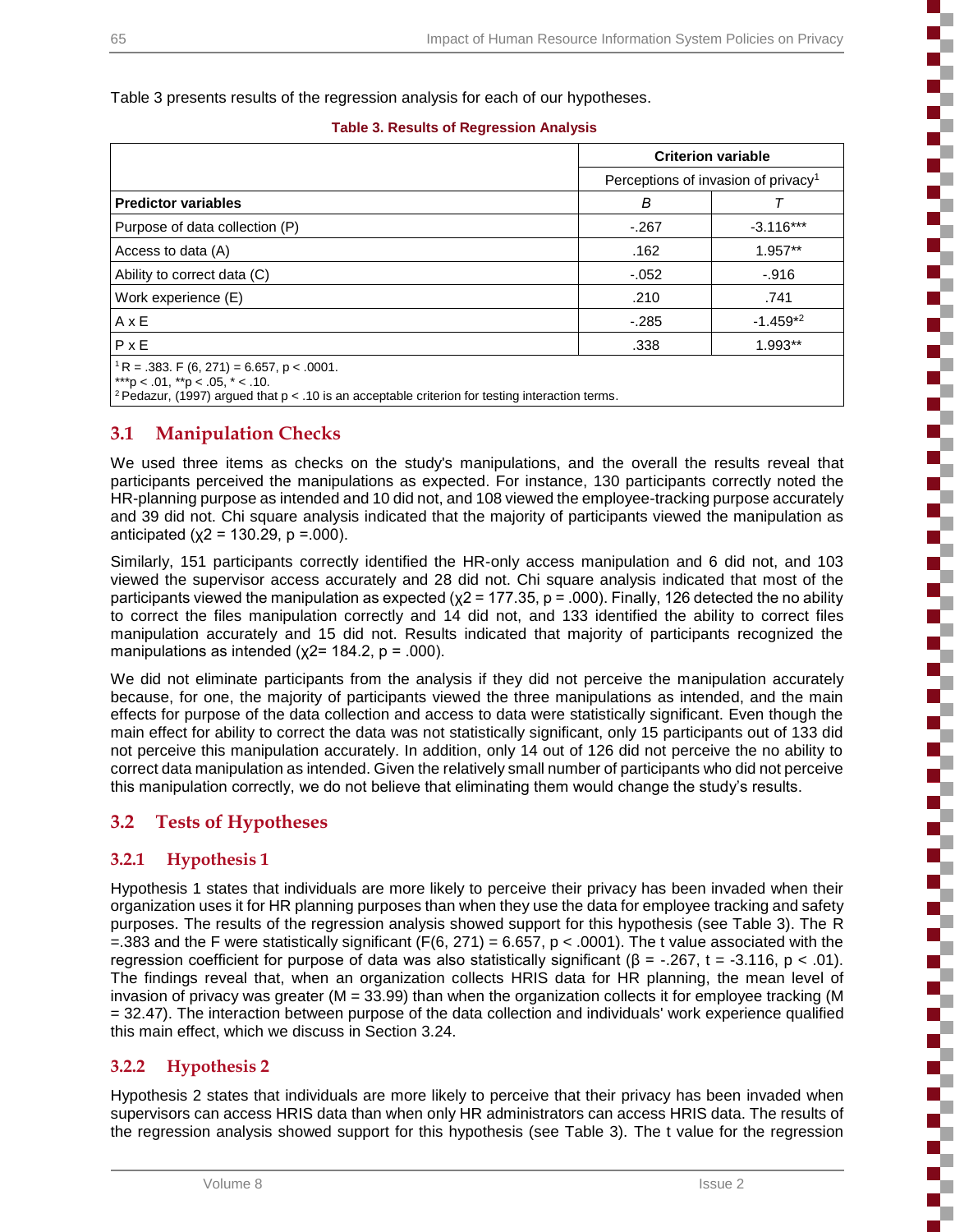coefficient was statistically significant (β = .162, t = 1.957, p < .05). When supervisors accessed the HRIS data, the mean level of invasion of privacy was greater  $(M = 34.52)$  than when the HR department accessed it (M = 32.03); in other words, the participants viewed supervisors' accessing HRIS data as more invasive than when the HR department accessed it. The interaction between access to data and individuals' amount of work experience qualified this affect, which we discuss in Section 3.2.4.

#### **3.2.3 Hypothesis 3**

┇

 $\frac{1}{2}$ 

j

ī

ī

Hypothesis 3 states that individuals are less likely to perceive their privacy has been invaded when they can check the accuracy of their data in a HRIS than when they cannot. The results of the regression analysis showed no support for this hypothesis (see Table 3). The t value for the regression coefficient was not statistically significant ( $\beta$  = -.052, t = -.916, p > .05).

#### **3.2.4 Hypothesis 4**

Hypothesis 4 states that individuals' amount of work experience moderates the relations among 1) purpose of the HRIS data collection, 2) access to the HRIS data, 3) ability to correct the HRIS data and their privacy perceptions. Results of the regression analysis showed support for two of these interactions (see Table 3). These findings indicated that individuals' amount of work experience moderated the relation between purpose of the data collection [AL1] [KL2] and perceptions of invasion of privacy ( $\beta$  = .338, t = 1.993, p <.05). In addition, individuals' amount of work experience moderated the relation between access to data and perceptions of invasion of privacy ( $\beta$  = -.285, t = 1.459, p < 10). However, individuals' amount of work experience did not moderate the relation between the ability to check the accuracy of data and employees' perceptions of privacy. To understand these interactions, we plotted the data in Figures 1 and 2.



Purpose of Data Collection

Low level of work experience =  $t(139) = 2.856$  p = 0025 High level of work experience =  $t(136)$  = -1.276, p = 10

#### **Figure 1. Interaction of Purpose and Individuals' Amount of Work Experience**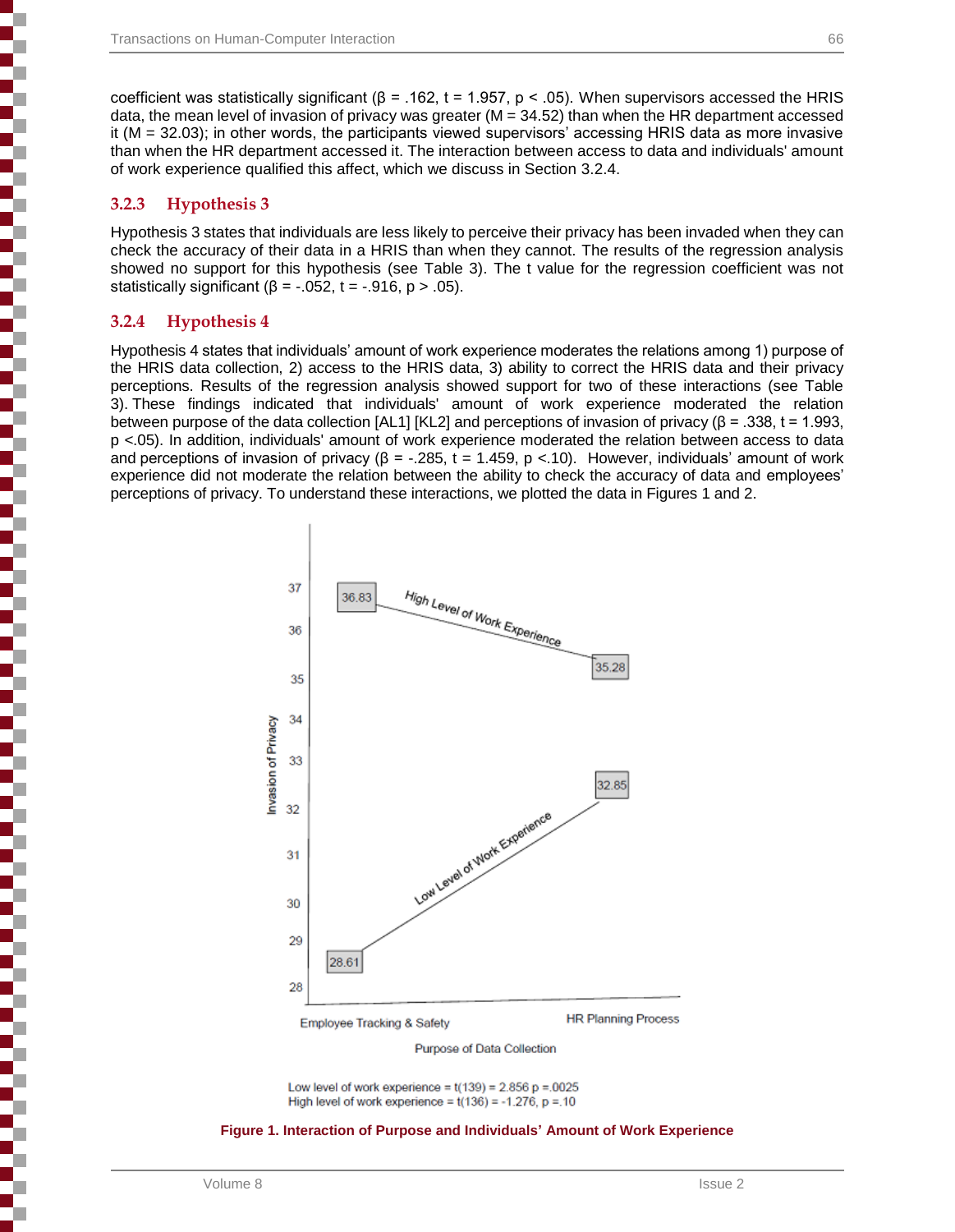

Low level of work experience =  $t(139) = -1.629$  p < .05 High level of work experience =  $t(136)$  = -.361, p >.05

#### **Figure 2. Interaction of Access and Individuals' Amount of Work Experience**

Figure 1 shows that, when individuals had high levels of work experience, they more likely perceived that a HRIS used for employee-tracking purposes was invasive ( $M = 36.38$ ) than one used for HR-planning purposes (M = 35.28). These results are opposite to those that H1 hypothesizes to be the case.

Furthermore, the results reveal that, when individuals had low levels of work experience, they more likely perceived that a HRIS used for HR planning purposes (Mean = 32.85) was invasive than one used for employee tracking (Mean = 28.61) (t[139] =  $2.86$ , p = .002). These findings indicate that the relation between purpose of data collection and privacy perceptions depend on individuals' work experience.

The two-way interaction for access and individuals' work experience reveals that, when individuals had low levels of work experience, they more likely perceived that a HRIS was invasive when supervisors had access (M = 29.75) than when HR administrators had access (M = 32.23), (t[139] = -1.629, p < .05). However, when individuals had high levels of work experience, we found no differences in reactions to who had access to the data (M (HR-only access) = 35.53, and M (Supervisory access and HR administrator access = 36.77)) (t[136] = -.361,  $p > .05$ ). As a result, the relation between access to the HRIS data and invasion of privacy depends, in part, on an individual's amount of work experience.

### **3.3 Supplemental Analysis**

Although we present no hypotheses regarding the relations between demographic variables and employees' perceptions of invasion of privacy, results of correlational analyses (see Table 1) revealed that women, older individuals, and those with higher levels of education levels were more likely to perceive invasions of privacy than their counterparts. We found no relations between knowledge of HRIS or employment status with privacy perceptions.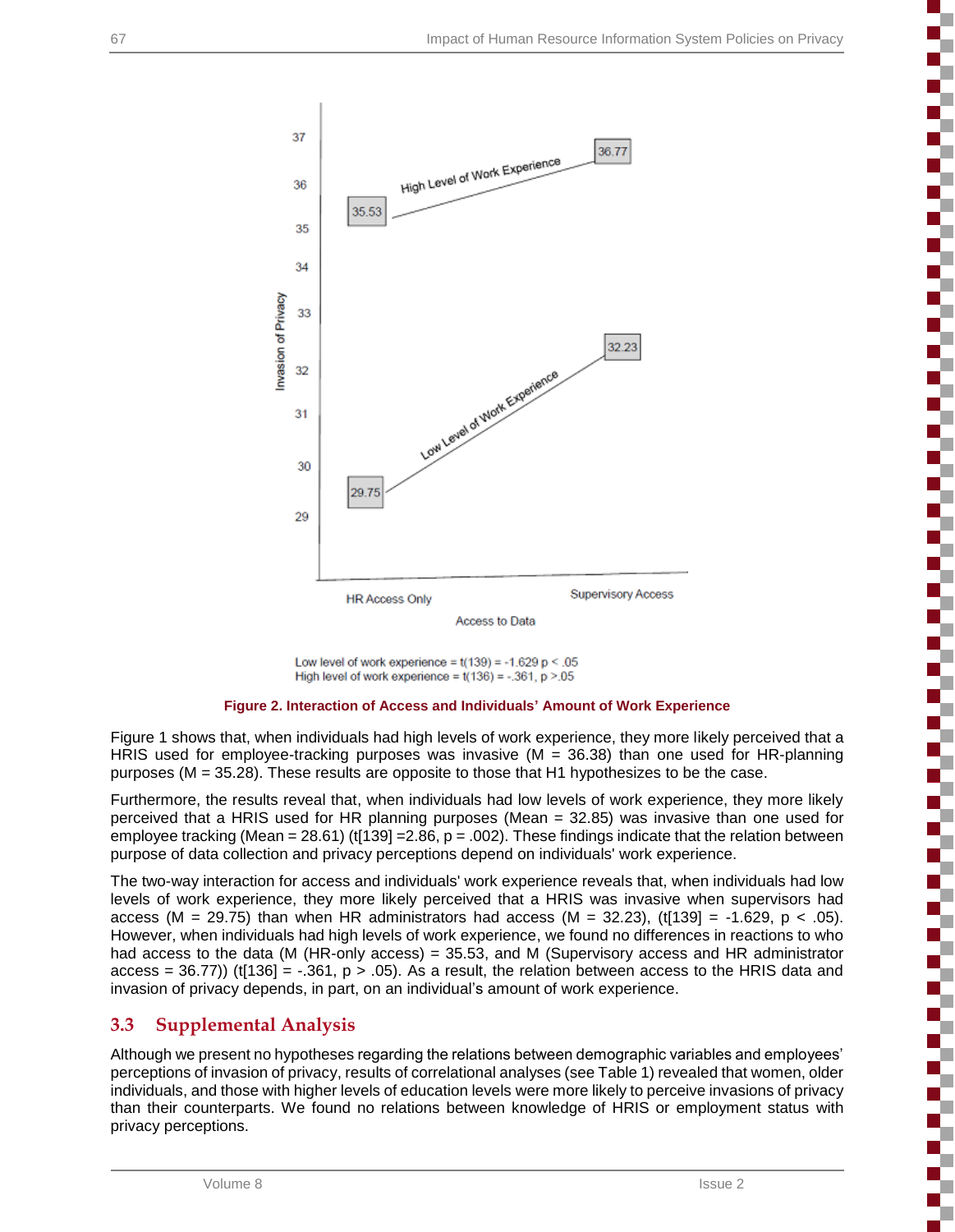Also note that, when one uses experimental designs, independent variables are uncorrelated, and each beta weight is equal to the zero-order correlation between the independent and dependent variable (Cohen et al., 2013). Therefore, one can determine the amount of explained variance for each variable by squaring the beta weights. For example, purpose of data collection explained 7 percent and access to data explained 5 percent of the amount of explained variance in privacy perceptions.

### **4 Discussion**

Overall, our results provide qualified support for three of our hypotheses. The results reveal that individuals perceived that a HRIS invaded privacy more when 1) the organization used HRIS data for HR-planning rather than employee-tracking purposes and 2) supervisors had access to the data rather than HR administrators. These findings also showed that these relations depended on individuals' amount of work experience.

The results showed that individuals' amount of work experience moderated the relations between 1) purpose of the data collection, 2) access to data, and 3) privacy perceptions. For instance, the results reveal that individuals with low levels of work experience believed that an organization that used HRIS data for HR planning invaded their privacy more compared to those with high levels of work experience. However, when individuals had high levels of work experience, they felt that an organization that used a HRIS for employee tracking invaded their privacy more than an organization that used a HRIS for HR planning. These results are opposite to our predictions, and we need future research to identify the reasons for these findings. It could be the case that those with little experience are younger and have more knowledge about how organizations use their HRIS data (e.g., to eliminate jobs) than their counterparts.

We also found support for our prediction that amount of work experience would moderate the relation between access to data and privacy perceptions. These results show that, when individuals had low levels of experience, they more likely perceived that a HRIS was invasive when supervisors had access to it than when HR administrators had access to it. However, when individuals had high levels of experience, the results show no differences in reactions to who had access to the data. Again, we need research to understand the bases for these findings. It may be that those with little experience (typically younger workers) more likely know how supervisors use HRIS data than those with considerable experience (typically older workers). Little research has focused on how individual factors are related to reactions to HRIS polices, and we need research to examine how other factors (gender, ethnicity) are related to privacy perceptions.

Surprisingly, our results do not support individuals' amount of work experience as a moderator of the relation between ability to check the accuracy of data and employees' perceptions of invasion of privacy We discuss the potential reasons for this in Section 4.2.

#### **4.1 Implications for Theory, Research, Practice, and Society**

We believe that these results have important implications for theory, future research, practice, and society as a whole. For theory, the results support several of the predicted relations in Stone and Stone's (1990) privacy model. In particular, they indicated that reactions to two privacy policies (i.e., purpose of data collection and access to data) depend on individuals' amount of work experience. These findings imply that future research needs to devote much more attention to the interaction of information and individual factors.

We also believe that future research should identify other factors and policies that may affect privacy perceptions. For example, Stone and Stone's (1990) privacy model argues that the type of information and the value regarding control over that information are key determinants of privacy perceptions. However, some types of information may be invasive regardless of the procedures used to manage it. For instance, medical data may be invasive even if employees have the opportunity to correct it because individuals often place considerable value on controlling this type of information because it can potentially stigmatize them. Thus, we believe that the ability to correct highly sensitive data may not alleviate privacy concerns, but the ability to correct job-related data may ameliorate them. Organizations should also establish policies that place limits on the types of data stored in their HRIS and conduct audits to purge files of obsolete or inaccurate data.

Second, our results reveal that who has access to data affects privacy perceptions, but we focused on access to all types of HRIS data. One policy that may decrease concerns about privacy is to give supervisors and HR administrators access to different types of HRIS data. For instance, supervisors need access to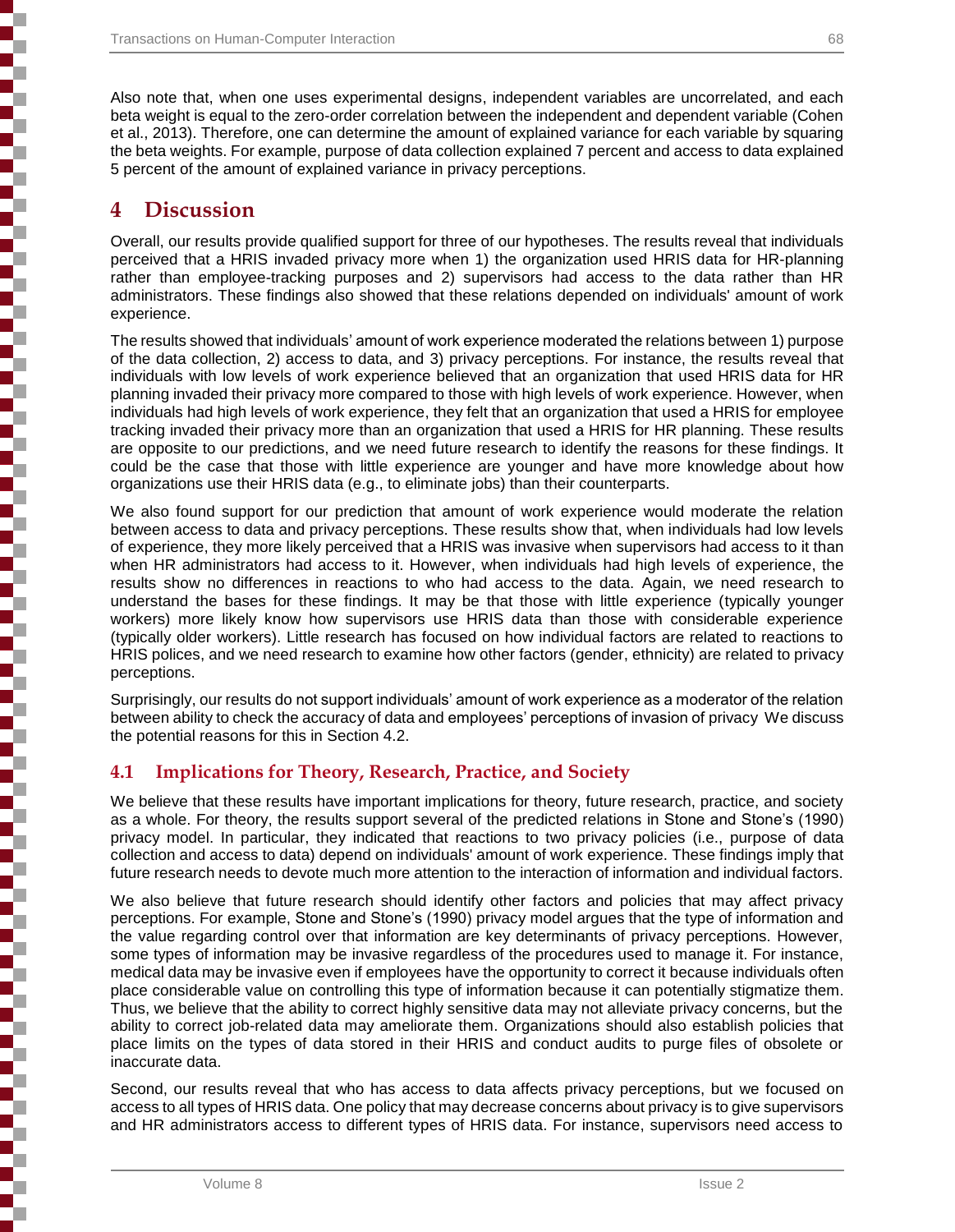i

 $\mathbb{R}^2$ 

E

í

Í

ş

₹

į

work-history data (e.g., performance appraisals) for HR decisions, but HR administrators need access to race, gender, and disability data for government reporting. Organizations should limit access by the target's need to know the information, and systems should establish strict limits on access to confidential (medical) data.

Third, Stone and Stone's (1990) privacy model suggests that the transparency of the data collection should influence employees' privacy perceptions, and employees may not trust a HRIS if they do not understand how their organization will use their data (Lippert & Swiercz, 2005). Thus, employers might use training to enhance employees' knowledge of how they use their employees' HRIS data. This policy should increase the transparency of procedures and may alleviate concerns about privacy. However, we need research to examine its effectiveness.

Future research might also examine if individual factors (e.g., gender, ethnicity) moderate the relations between HRIS policies and privacy perceptions. For example, some research on selection (Rosenbaum, 1973) has found gender, ethnic, and socioeconomic status differences in privacy concerns about the collection of varying types of data. In particular, women were more concerned about the disclosure of personal information than men, but men were more concerned about the release of financial data than women. Thus, gender may interact with the type of HRIS data to influence privacy perceptions. As we note previously, future research should examine the interactions between individual and informational and/or procedural factors and privacy.

Although no specific laws prohibit the collection of data about age, race, or gender in the US, civil rights laws indicate that these data may serve as prima facie cases of unfair discrimination. As a result, HRIS developers should be familiar with HR and privacy laws and ensure that HRIS keep data about protected classes, medical information, and other confidential information separate from employment records.

Our results also have key implications for society as a whole. Over thirty years ago, the Privacy Protection Study Commission (1977) warned that the proliferation of databases would have a negative effect on privacy in our society. Since those warnings, we have seen numerous breaches of privacy and security in HRIS (Zafar and Stone, 2015). Thus, we believe that organizations need to proactively establish fair informationmanagement policies and security systems that protect the privacy of all members. These policies would ensure a balance between the organization's need for information and individuals' rights to privacy in our society.

#### **4.2 Limitations**

Our study has several limitations. First, we conducted the study via a role play, which may have reduced its realism. However, because using simulated settings often reduces effect sizes, these results may have actually underestimated the extent to which HRIS policies affect privacy perceptions. Future research should replicate these findings in actual organizations before making generalizations from this data. A second limitation is that the participants in the study were well-educated individuals in the U.S. Southeast, and they may not represent all employees. Thus, we need research to examine how individuals with diverse backgrounds in other parts of the country react to HRIS policies.

Another limitation is that the study's context may have influenced the results for the ability to correct HRIS data. For example, we asked participants to complete an employment form, which we entered into a HRIS. Therefore, the ability to correct the data manipulation may have been less important in this context than if the system had stored the data for a long time. Future research should examine this policy in other contexts.

In summary, we examined the relations between three privacy policies and one individual variable and privacy perceptions. We hope that our results will help organizations establish fair information policies that alleviate employees' concerns about privacy and ensure their HRIS fairly treat employees' data.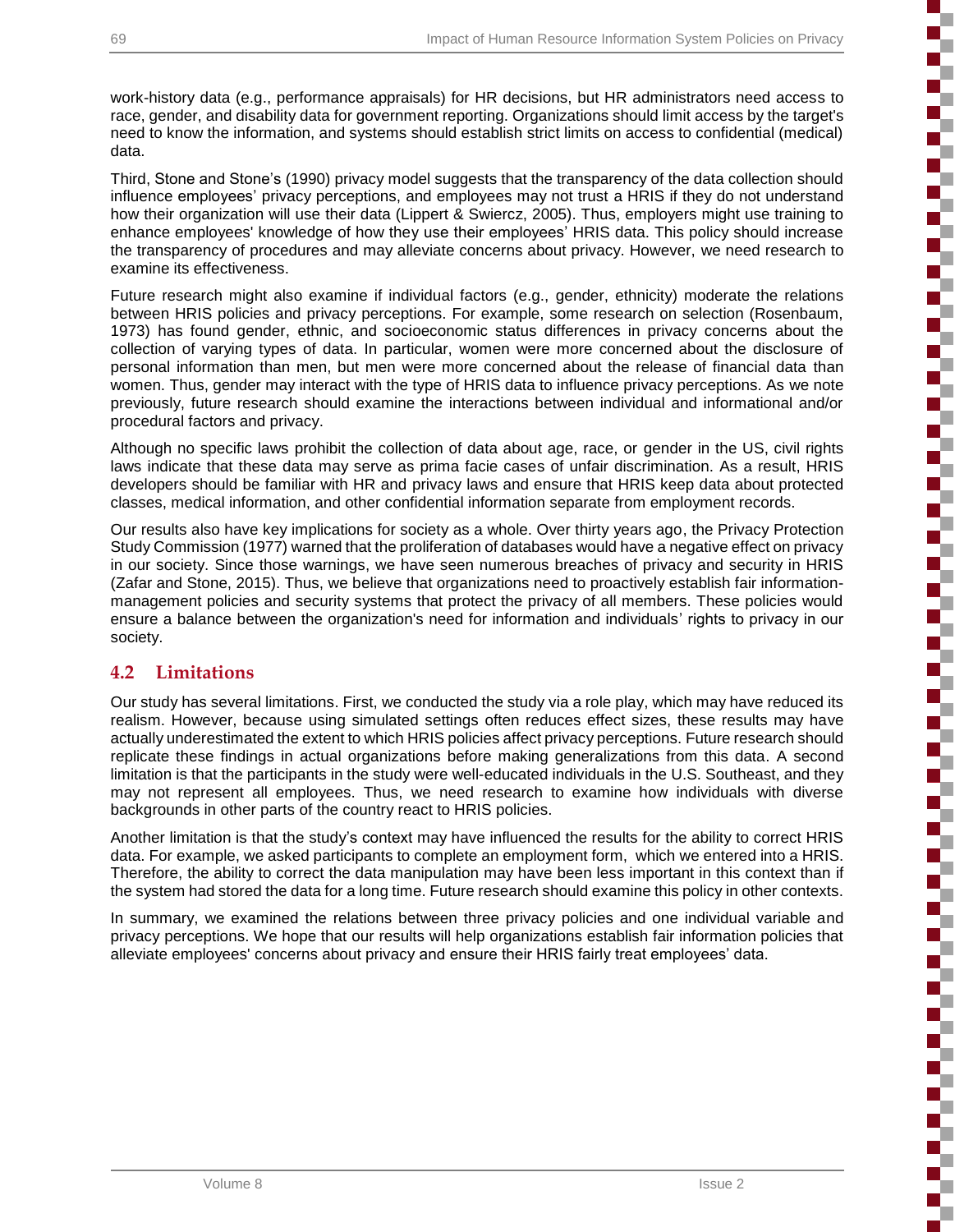# **References**

- Alge, B. J., Ballinger, G. A., Tangirala, S., & Oakley, J. L. (2006). Information privacy in organizations: Empowering creative and extrarole performance. *Journal of Applied Psychology*, *91*(2) 221-232.
- Bélanger, F., & Crossler, R. E. (2011). Privacy in the digital age: A review of information privacy research in information systems. *MIS Quarterly*, *35*(4), 1017-1042.
- Black, S. L., Stone, D. L., & Johnson, A. F. (2015). Use of social media in the hiring process and applicants' privacy. *Employee Responsibilities and Rights Journal*, *27*, 115-159.
- CedarCrestone. (2013). *CedarCrestone 2012-2013 HR systems survey*. Retrieved from http://www.sierracedar.com/wp-content/uploads/sites/12/2014/07/CC\_2012-2013\_HRS\_Survey\_WP.pdf
- Cohen, J., Cohen, P., West, S. G., & Aiken, L. S. (2013), Applied multiple regression/correlation analysis for the behavioral sciences (3rded.). Mahwah, NJ: Lawrence Erlbaum Associates.
- Constantin, L. (2011). *Thousands of US Airways pilots victims of data breach.* Retrieved from http://news.softpedia.com/news/Thousands-of-US-Airways-Pilots-Victims-of-Data-Breach-194268.shtml
- Eddy, E. R, Stone, D. L., & Stone-Romero, E. F. (1999). The effects of information management policies in reactions to human resource information systems: An integration of privacy and procedural justice perspectives. *Personnel Psychology*, *52*, 335-358.
- Etzioni, O. (1996). The World-Wide Web: Quagmire or gold mine? *Communications of the ACM*, 39(11), 65-68.
- FindLaw. (2013). *Who can look at employee personnel files*? Retrieved from http://files.findlaw.com/pdf/smallbusiness/smallbusiness.findlaw.com\_employment-law-and-humanresources\_who-can-look-at-employee-personnel-files.pdf
- Gilliland, S. W. (1993). The perceived fairness of selection systems: An organizational justice perspective. *Academy of Management Review*, *18*(4), 694-734.
- Harris Interactive. (2002). *Privacy and the workplace*. Retrieved from http://www.diogenesllc.com/privacyandtheworkplacesurvey.pdf
- Hicks, M. (2014). Balancing wellness programs and employee privacy. Retrieved from http://idahobusinessreview.com/2014/01/09/balancing-wellness-programs-and-employee-privacy/
- Kavanagh, M. J., Thite, M., & Johnson, R. D. (Eds.). (2015). *Human resource information systems: Basics, applications, and future direction* (3rd ed.). Thousand Oaks, CA: Sage.
- Lippert, S. K., & Swiercz, P. M. (2005). Human resource information systems (HRIS) and technology trust. *Journal of Information Science*, *31*(5), 340-353.
- Lukaszewski, K. M., Stone, D. L., & Stone-Romero, E. F. (2008). The effects of the ability to choose the type of human resource system on perceptions of invasion of privacy and system satisfaction. *Journal of Business & Psychology*, *23*, 73-86.
- Neighly, M., & Emsellem, M. (2013). *Wanted: Accurate FBI background checks for employment. Reward: Good jobs.* Washington DC: National Employment Law Project.
- Pedhazur, E. J. (1997), *Multiple regression in behavioral research: Explanation and prediction* (3rd ed.). Belmont, CA: Wadsworth.
- Pew Research Center. (2015). Americans' attitudes about privacy, security, and surveillance. Retrieved from http://www.pewinternet.org/2015/05/20/americans-attitudes-about-privacy-security-andsurveillance/
- Privacy Clearinghouse. (2013). *Chronology of data breaches security breaches 2005-present*. Retrieved from http://www.privacyrights.org/data-breach
- Privacy Protection Study Commission. (1977). *Personal privacy in an information society*. Washington DC: U.S. Government Printing Office.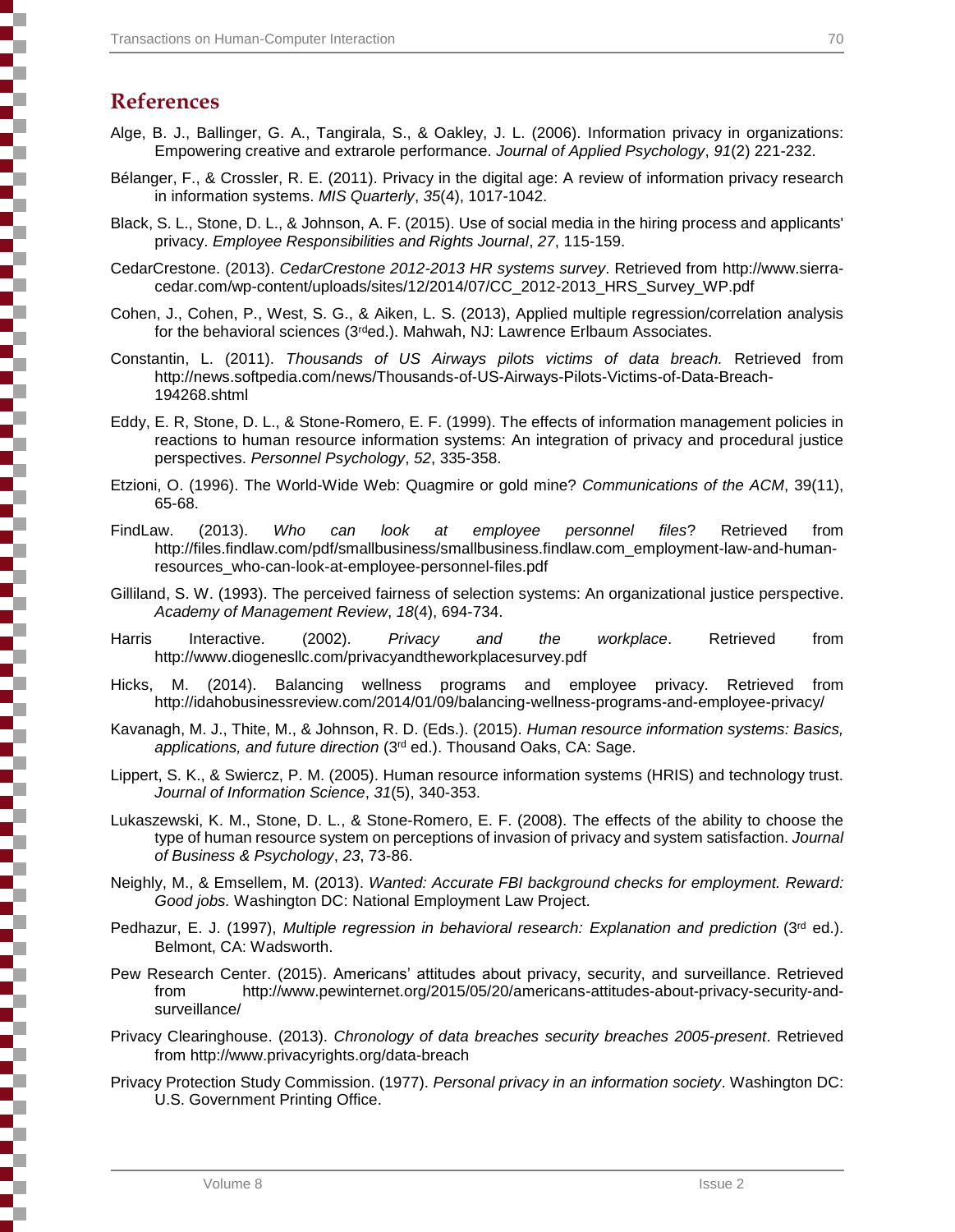**The State** 

 $\mathcal{L}^{\text{max}}_{\text{max}}$ 

**The State** 

- Rosenbaum, B. L. (1973). Attitudes toward invasion of privacy in the personnel selection process and job applicant demographic and personality correlates. *Journal of Applied Psychology*, *58*(3), 333-338.
- Sanders, R. (2015). *6 reasons to digitize employee files*. Retrieved from http://www.archivesystems.com/resources/articles/35/6-reasons-to-digitize-employeefiles#sthash.eNCw0D2n.dpuf
- SHRM. (2015). *Access to personnel files: 50 State laws*. Retrieved from http://shrm.org/legalregulations
- SHRM and West Group. (2000). *Workplace privacy survey*. Retrieved from www.shrm.org/surveys
- Simmons, D. D. (1968). Invasion of privacy and judged benefit of personality test inquiry. *The Journal of General Psychology*, *79*(2), 177-181.
- Smith, H. J., Dinev, T., & Xu, H. (2011). Information privacy research: an interdisciplinary review. *MIS quarterly*, *35*(4), 989-1016.
- *Socorro v. IMI Data Search, Inc.* (2003). U.S. Dist. L.E.X.I.S. 7400.
- Stone, E. F., Gueutal, H. G., Gardner, D. G., & McClure, S. (1983). A field experiment comparing information-privacy value, beliefs, and attitudes across several types of organization. *Journal of Applied Psychology*, *68*(3), 459-468.
- Stone, E. F., & Stone, D. L. (1990). Privacy in organizations: Theoretical issues, research findings, and protection strategies. In K. M. Rowland & G. R. Ferris, (Eds.), *Research in personnel and human resources management* (pp 349-411). Greenwich, CT: JAI Press.
- Wilkie, D. (2015). Paid sick leave, data privacy top emerging topics in employee handbooks. Retrieved from http://www.shrm.org/hrdisciplines/employeerelations/articles/pages/employee-handbooktopics.aspx
- Xu, H., Dinev, T., Smith, H. J., & Hart, P. (2008). Examining the formation of individual's privacy concerns: Toward an integrative view. In *Proceedings of the International Conference on Information Systems.*
- Zafar, H., & Stone, D. L. (2015). HRIS privacy and security. In M. J. Kavanagh, M. Thite, & R. D. Johnson (Ed.), *Human resource information systems basics, applications, and future directions* (3rd ed., pp. 530-554). Thousand Oaks, CA: Sage Publications.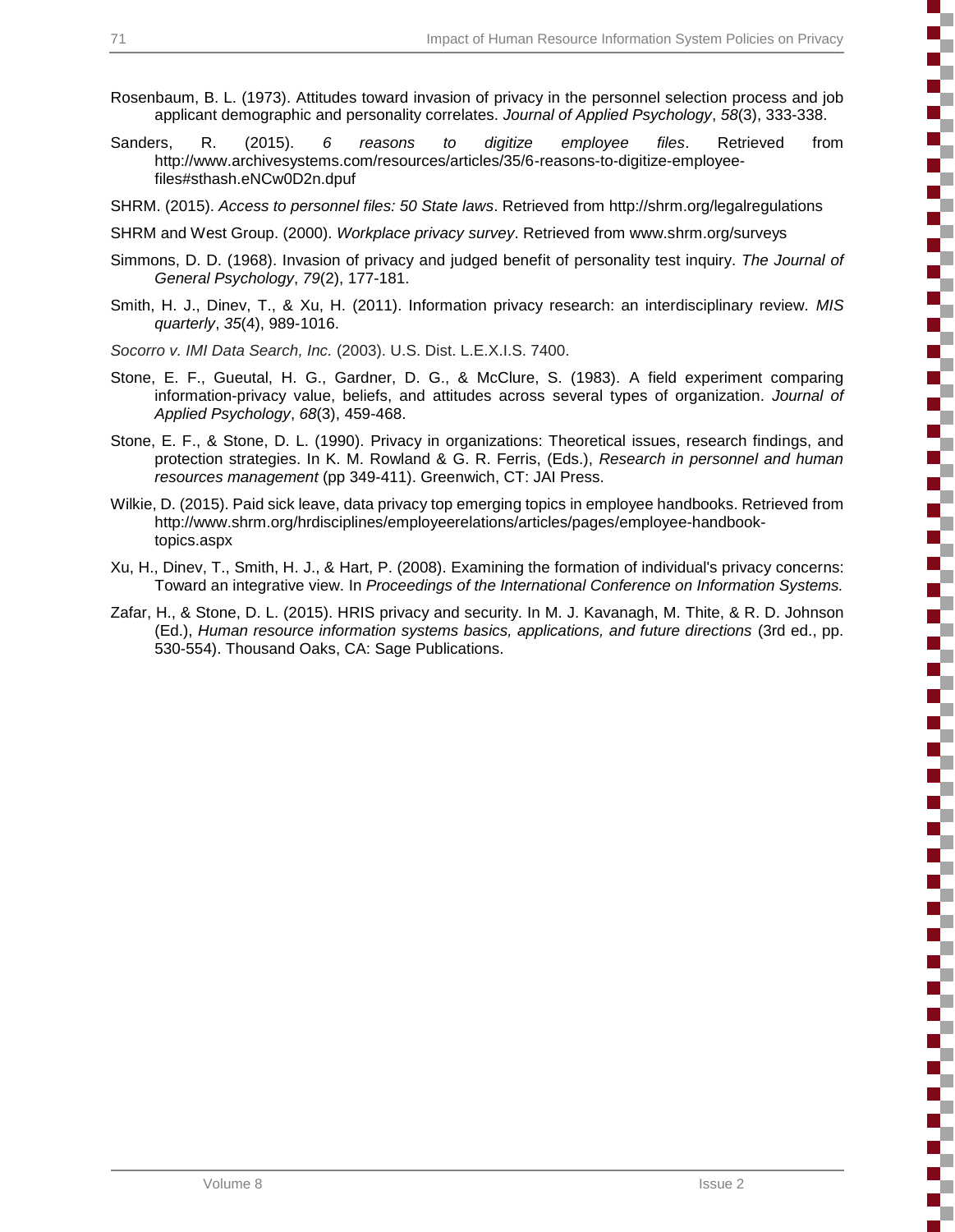# **About the Authors**

**Kimberly M. Lukaszewski** is an associate professor of management at Wright State University. She received her MBA in human resources information systems (HRIS), and her doctorate in organizational studies from the University at Albany, State University of New York. Her research focuses on human resource technology, human resources information systems, information privacy, e-recruitment, social media and its effect on employment decisions, and diversity issues. She has presented numerous papers on these topics at national and regional conferences, and has published articles in *Communications of the Association for Information Systems, Human Resource Management Review, International Human Resources Information Management Journal, Journal of Business and Psychology, Journal of Business Issues, Journal of Managerial Psychology,* and *Journal of Technology Research*. She has served as a Guest Editor for special issues at Transaction on Human-Computer Interaction and Journal of Managerial Psychology. She is currently on the editorial board at Journal of Managerial Psychology.

**Dianna Stone** received her Ph.D. from Purdue University and is a Visiting Professor at the University at Albany and an Affiliate Professor at Virginia Tech. Her research focuses on electronic human resource management, e-selection, privacy, diversity, and cross-cultural issues in organizations. Results of her research have been published in the *Journal of Applied Psychology, Personnel Psychology, the Academy of Management Review, Journal of Management, Journal of Managerial Psychology,* and *Human Resource Management Review*. She is currently the Editor of Research in *Human Resource Management* and Associate Editor of *Human Resource Management Review*. She has also edited books on Electronic Human Resource Management with Hal Gueutal, and is editing The of Handbook of the Psychology of the Internet at Work with Guido Hertel, Richard Johnson, and Jonathan Passmore. She is a Fellow of the Society for Industrial and Organizational Psychology, the American Psychological Association, and the Association of Psychological Science.

**Richard D. Johnson**, PhD, University of Maryland, is an Associate Professor of Management, Department Chair, and Director of the Human Resource Information Systems (HRIS) program at the University at Albany, State University of New York. His research focuses on HR Technology, the psychological impacts of computing, training and e-learning, and issues surrounding the digital divide. His research has been published in outlets such as *Information Systems Research, Journal of the Association for Information Systems, Human Resource Management Review,* and the *International Journal of Human Computer Studies.* Dr. Johnson is a Past Chair of AIS SIGHCI and is a Senior Editor at *Data Base* and an Associate Editor at *AIS Transactions on Human-Computer Interaction.* He is also an editor of the book, *Human Resource Information Systems: Basics, Applications and Future Directions.*

Copyright © 2016 by the Association for Information Systems. Permission to make digital or hard copies of all or part of this work for personal or classroom use is granted without fee provided that copies are not made or distributed for profit or commercial advantage and that copies bear this notice and full citation on the first page. Copyright for components of this work owned by others than the Association for Information Systems must be honored. Abstracting with credit is permitted. To copy otherwise, to republish, to post on servers, or to redistribute to lists requires prior specific permission and/or fee. Request permission to publish from: AIS Administrative Office, P.O. Box 2712 Atlanta, GA, 30301-2712 Attn: Reprints or via e-mail from publications@aisnet.org.